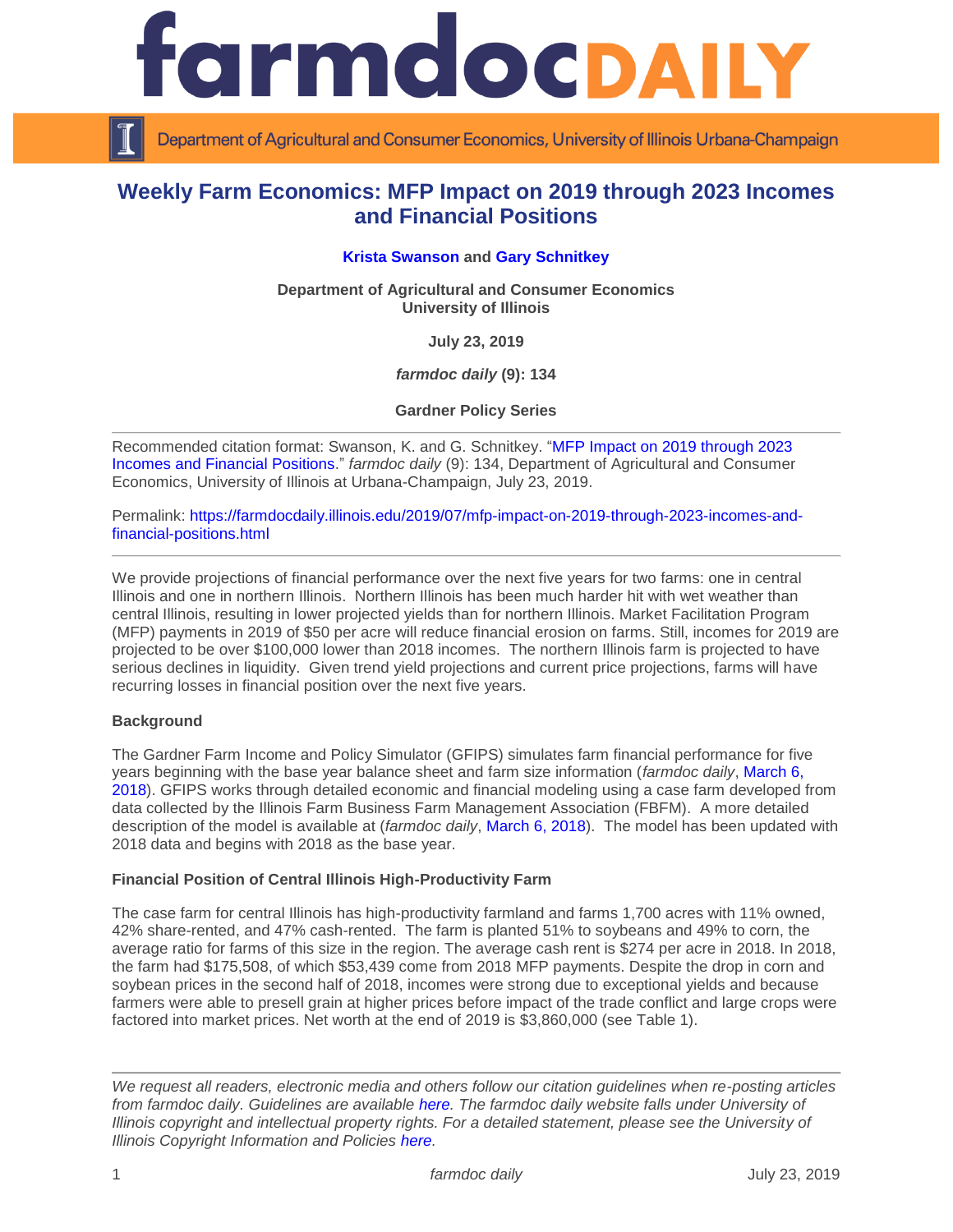For 2019, farm incomes are simulated with a 185 bushel per acre corn yield and a 55 bushel per acre soybean yield, considerably lower than 2018 yields due to wet spring weather and late planting. In 2018, actual yields for this farm type were 237 bushels per acre for corn (52 bushels higher than estimated for 2019) and 73 bushels per acre for soybeans (18 bushels higher than estimated 2019 yields). The 2019 corn price is \$4.50 and soybean price is \$9.00. Without any MFP payment, 2019 net income is -\$17,508, \$193,376 less than the \$175,508 net income in 2018. Despite the expectation for slightly higher soybean prices and considerably higher corn prices, the weather induced low yields for 2019 mean farmers will have less grain to sell at those prices, contributing to lower incomes.

Projections for 2021 to 2023 are made with CBO prices, adjusted for average historical deviations in actual price received, which are in the \$3.80 range for corn and \$9.00 range for soybeans. Yields are at trend levels: roughly 215 bushels per acre for corn and 64 per bushels per acre for soybeans (see *farmdoc daily*, [March 20, 2018;](https://farmdocdaily.illinois.edu/2018/03/exceptional-corn-and-soybean-yields-in-2017.html) *farmdocDaily*, [May 10, 2017\)](https://farmdocdaily.illinois.edu/2017/05/whats-driving-the-non-linear-trend-us-soybean.html). These trend yields are considerably lower than exceptional yields achieved in central Illinois from 2015 through 2018, and will result in low incomes. From 2021 through 2023, net farm incomes are projected to be below \$15,000.

The projected low incomes in 2019 through 2023 would result in serious erosion of financial health of farms. In Table 1, financial ratios are color-coded to represent an acceptable range (green), questionable range (yellow), and warning zone (red).

| Table 1. Central High IL Case Farm Simulation |              |                                                   |              |              |              |              |  |  |  |
|-----------------------------------------------|--------------|---------------------------------------------------|--------------|--------------|--------------|--------------|--|--|--|
| University of Illinois                        |              |                                                   |              |              |              |              |  |  |  |
|                                               |              | <b>Gardner Farm Income &amp; Policy Simulator</b> |              |              |              |              |  |  |  |
|                                               | <b>Base</b>  |                                                   |              |              |              |              |  |  |  |
| <b>Central High - No MFP</b>                  | Year         | 2019                                              | 2020         | 2021         | 2022         | 2023         |  |  |  |
|                                               | 2018         |                                                   |              |              |              |              |  |  |  |
| Corn Price/Yield (bu/acre)                    | \$3.60 / 237 | \$4.50/185                                        | \$3.90 / 211 | \$3.85 / 213 | \$3.86 / 215 | \$3.87 / 217 |  |  |  |
| Soybean Price/Yield (bu/acre) \$8.90 / 74     |              | \$9.00 / 55                                       | \$9.00 / 63  | \$9.11 / 64  | \$9.07 / 64  | \$9.29/65    |  |  |  |
| <b>Net Farm Income</b>                        | \$175,508    | $-$17,868$                                        | \$13,072     | \$5,831      | \$2,404      | \$10,313     |  |  |  |
| <b>Net Worth (Millions)</b>                   | \$3.86       | \$3.85                                            | \$3.78       | \$3.71       | \$3.64       | \$3.57       |  |  |  |
| <b>Current Ratio</b>                          | 1.61         | 1.55                                              | 1.41         | 1.28         | 1.17         | 1.07         |  |  |  |
| <b>Debt/Asset Ratio</b>                       | 26.5%        | 27.6%                                             | 30.1%        | 32.4%        | 34.7%        | 36.9%        |  |  |  |
| <b>Debt Coverage Ratio</b>                    | 202.6%       | 59.1%                                             | 84.2%        | 76.9%        | 73.5%        | 77.5%        |  |  |  |

Current ratio equals current assets divided by current liabilities and is a measure of working capital. Without a MFP payment, the current ratio drops from 1.61 in 2018 to 1.55 in 2019, then declines annually to 1.07 in 2023.

The debt-to-asset ratio equals debt divided by assets. Higher debt-to-asset ratios mean higher debt relative to assets. Without a MFP payment, the debt-to-asset ratio worsens in 2019 from 26.5% to 27.6%, with the higher number representing a larger level of debt relative to assets.

The debt coverage ratio measures the farm's ability to provide for debt payments. The starting value of 202.6% means the farm generates 102.6% more funds, or more than double sufficient funds to cover debt obligations. A ratio below 100% means that the farm is not generating sufficient funds to cover debt payments. Without a MFP payment, debt coverage makes a huge drop from a strong coverage level at the end of 2018 to a weak level of 59.1% at the end of 2019.

## **Market Facilitation Program and Central Illinois High-Productivity Farm**

USDA has not announced payment rates for the Market Facilitation Program (MFP) but has stated that all MFP-eligible planted crops in a county will receive the same per acre payment. In the meantime, MFP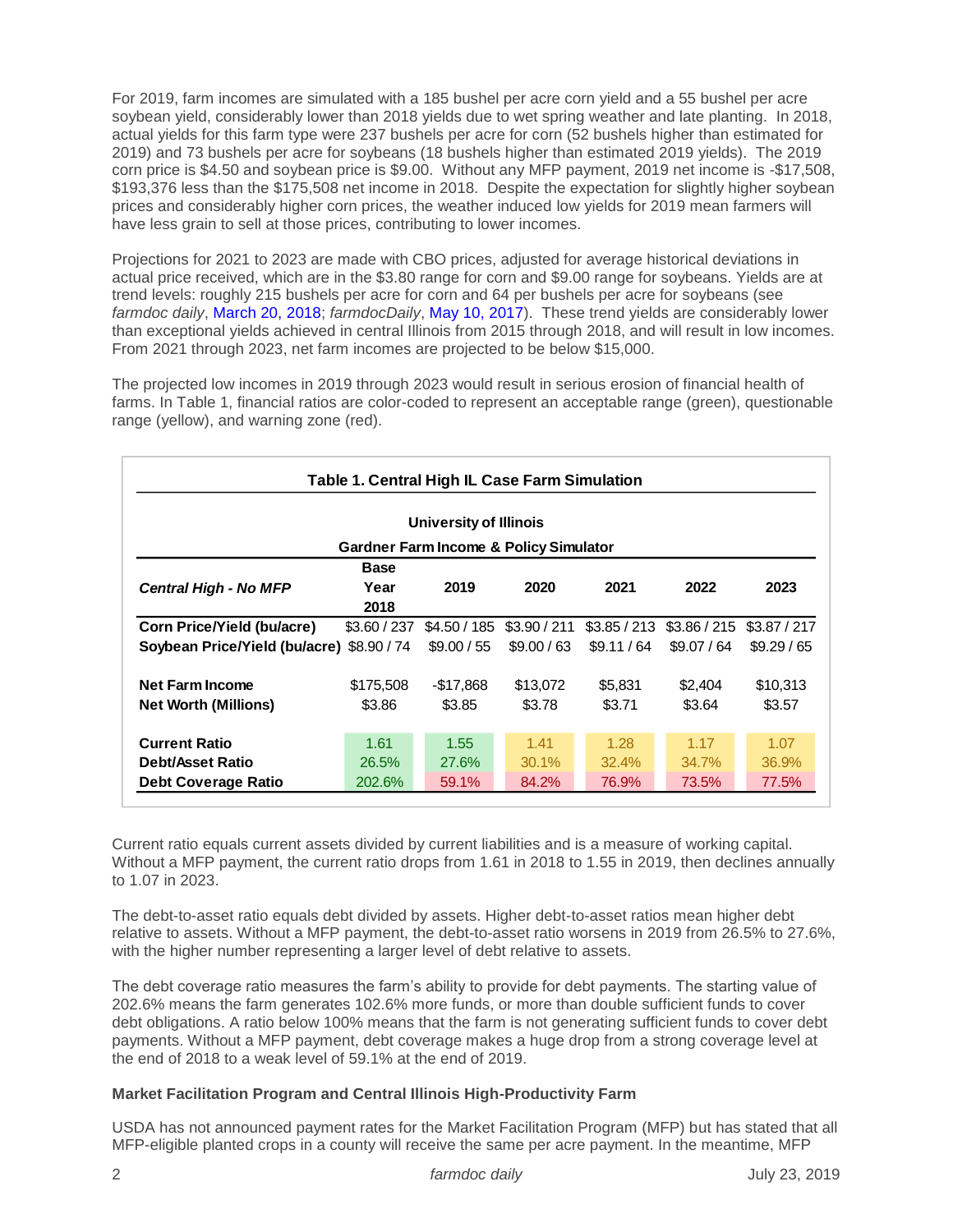payments must be estimated. The simulation evaluates performance of a single case farm at three different MFP levels: one with a \$0 per acre MFP payment, one with a \$25 per acre MFP payment, and one with a \$50 per acre MFP payment.

Table 2 shows net farm income over the projection period when there is no MFP payment (the case given above), a \$25 per acre payment, and a \$50 per acre MFP payment. Without a MFP payment this farm would face a net loss of -\$17,868 in 2019. A \$25 per acre MFP payment brings net income up to \$24,632. With a \$50 per acre MFP payment net farm income is projected at \$67,132, still a significant decline from \$175,508 in 2018.

Note that a 2019 MFP payment has lingering impacts on net income in future years. Without a MFP payment, the farm accumulates additional debt, with interest costs. These interest costs are added into farm expenses and result in decreased net incomes in future years. For example, the farm ended 2019 with \$1.12 million of debt with a \$50 per acre MFP payment, but \$1.20 million of debt without a MFP payment. Conversely, a farm receiving a MFP payment has a larger tax liability in 2019, and all future years, due to higher incomes. However, the additional income tax payment is minimal compared to the burden of additional debt without a MFP payment.

| <b>Income</b> |           |            |          |          |         |          |  |  |
|---------------|-----------|------------|----------|----------|---------|----------|--|--|
|               | 2018      | 2019       | 2020     | 2021     | 2022    | 2023     |  |  |
| No MFP        | \$175,508 | $-$17,868$ | \$13,072 | \$5,831  | \$2,404 | \$10,313 |  |  |
| \$25/Acre MFP | \$175,508 | \$24,632   | \$15,622 | \$8,605  | \$5,307 | \$13,352 |  |  |
| \$50/Acre MFP | \$175,508 | \$67,132   | \$17,335 | \$11,340 | \$8,169 | \$16,346 |  |  |

Not only does the higher level of debt impact income, it also takes a toll on net worth and important ratios used to gauge financial health of a farm (see Table 3). Without a MFP payment both liquidity and solvency of the farm worsen in 2019, but receipt of a MFP payment allows the farm to maintain near starting levels or even improve depending on the size of the payment.

Without a MFP payment capacity, as represented by debt coverage ratio, falls from a strong coverage level with double the capacity to cover debt obligations to a poor coverage level with only 59% of the capacity to cover debt obligations. Receiving a MFP payment of at least \$25 per acre, puts the farm in a position to meet debt obligations.

Due to the cumulative impact of a 2019 MFP payment, the higher the payment, the comparatively better status at the end of 2023. However, regardless of 2019 MFP payment, all measures of financial health deteriorate from the 2019 end-point throughout the remainder of the projection period.

| Table 3. Market Facilitation Program Payment Impact on Central High IL Case Farm |                          |                   | <b>Financial Position</b>           |                                    |                    |                              |                             |
|----------------------------------------------------------------------------------|--------------------------|-------------------|-------------------------------------|------------------------------------|--------------------|------------------------------|-----------------------------|
|                                                                                  |                          |                   | End of 2019 Levels                  |                                    | End of 2023 Levels |                              |                             |
|                                                                                  | End of<br>2018<br>Levels | No MFP<br>Payment | \$25/Accre<br><b>MFP</b><br>Payment | \$50/Acre<br><b>MFP</b><br>Payment | No MFP<br>Payment  | \$25/Accre<br>MFP<br>Payment | \$50/Acre<br>MFP<br>Payment |
| Net Worth (millions)                                                             | \$3.86                   | \$3.85            | \$3.89                              | \$3.93                             | \$3.57             | \$3.62                       | \$3.67                      |
| <b>Current Ratio</b>                                                             | 1.61                     | 1.55              | 1.68                                | 1.80                               | 1.07               | 1.14                         | 1.21                        |
| Debt-to-Asset Ratio                                                              | 26.5%                    | 27.6%             | 26.6%                               | 25.8%                              | 36.9%              | 35.7%                        | 34.6%                       |
| Debt Coverage Ratio                                                              | 202.6%                   | 59.1%             | 111.8%                              | 164.4%                             | 77.5%              | 79.3%                        | 81.1%                       |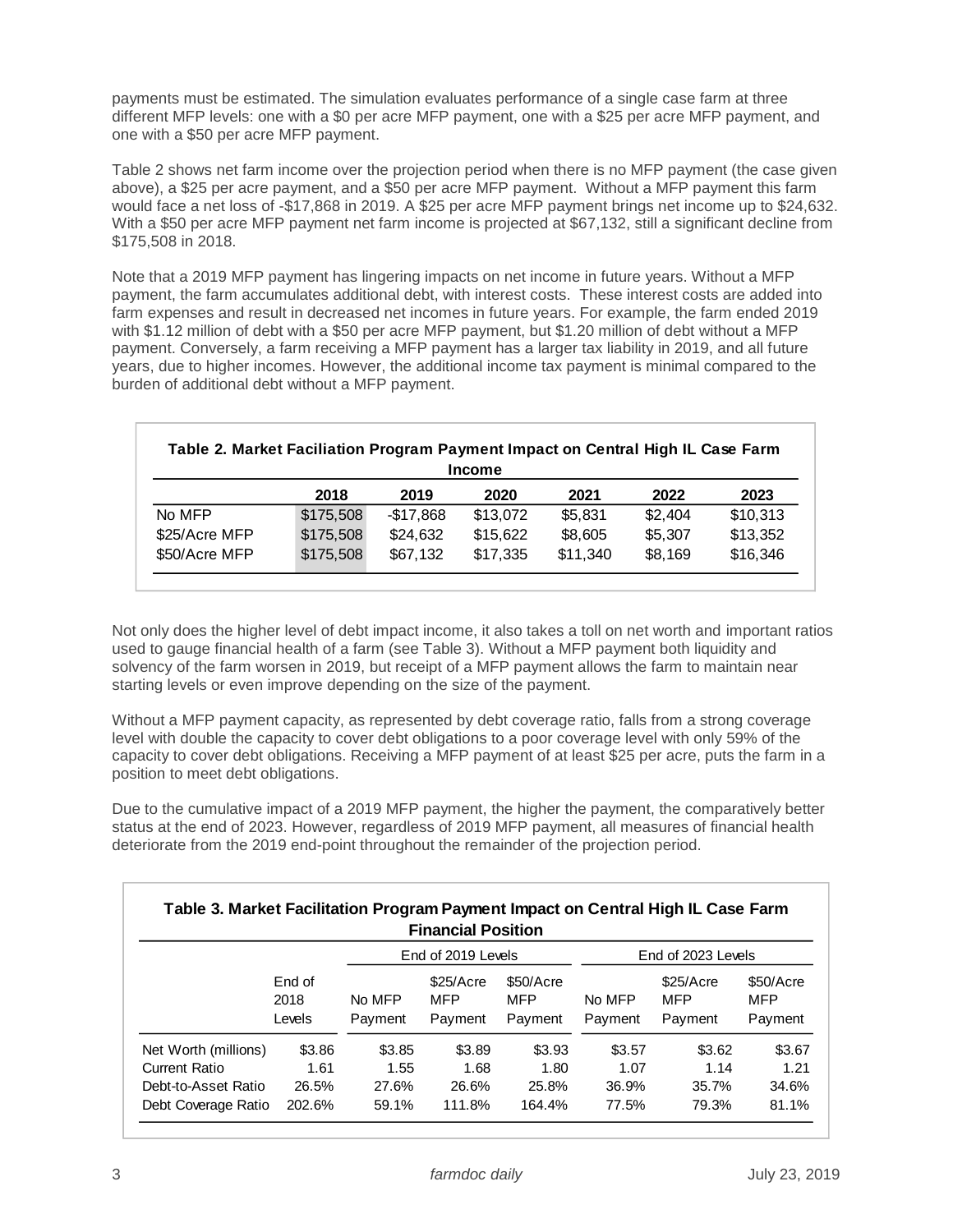### **Financial Position of Northern Illinois Farm**

A northern Illinois case farm is simulated using the same methodology as the central Illinois case farm. A total of 1,700 acres are farmed with 21% owned, 18% share-rented, and 61% cash-rented. The farm is planted 61% to corn and 39% to soybeans, the average ratio for farms of this size in the region. The average cash rent is \$253 per acre in 2018. In 2018, the farm had \$89,227 of simulated net farm income and net worth of \$4,980,000 (see Table 4). When simulating the northern Illinois farm, we assumed all acres were planted. Prevented planting acres will result in much lower projected incomes.

For 2019, farm incomes are simulated with a 165 bushel per acre corn yield and a 50 bushel per acre soybean yield, considerably lower than 2018 yields due to wet spring weather and late planting. In 2018, actual yields for this farm type were 214 bushels per acre for corn (49 bushels higher than estimated for 2019) and 74 bushels per acre for soybeans (24 bushels higher than estimated 2019 yields). The 2019 corn price is \$4.50 and soybean price is \$9.00. Without any MFP payment, 2019 net incomes are - \$130,302, \$219,529 less than the \$89,227 net income in 2018.

Projections for 2021 to 2023 are made using the same prices as for central Illinois: \$3.80 range for corn and \$9.00 range for soybeans. Yields are at trend levels: roughly 212 bushels per acre for corn and 61 per bushels for soybeans (see *farmdoc daily*, [March 20, 2018;](https://farmdocdaily.illinois.edu/2018/03/exceptional-corn-and-soybean-yields-in-2017.html) *farmdocDaily*, [May 10, 2017\)](https://farmdocdaily.illinois.edu/2017/05/whats-driving-the-non-linear-trend-us-soybean.html). Similar to central Illinois, trend yields are considerably lower than exceptional yields achieved in the area from 2015 through 2018, and will result in low incomes. From 2021 through 2023, considerable losses exceeding - \$35,000 are projected.

The projected low incomes in 2019 through 2023 would result in serious erosion of financial health of farms. In Table 4, financial ratios are color-coded to represent an acceptable range (green), questionable range (yellow), and warning zone (red).

| University of Illinois<br><b>Gardner Farm Income &amp; Policy Simulator</b> |                          |             |              |              |              |              |  |  |
|-----------------------------------------------------------------------------|--------------------------|-------------|--------------|--------------|--------------|--------------|--|--|
| Northern - No MFP                                                           | <b>Base Year</b><br>2018 | 2019        | 2020         | 2021         | 2022         | 2023         |  |  |
| Corn Price/Yield (bu/acre)                                                  | \$3.60 / 214             | \$4.50/165  | \$3.90 / 208 | \$3.84 / 210 | \$3.85 / 212 | \$3.86 / 214 |  |  |
| Soybean Price/Yield (bu/acr \$9.00 / 74                                     |                          | \$9.00 / 50 | \$9.00 / 58  | \$9.06 / 61  | \$9.02 / 61  | \$9.24 / 62  |  |  |
| <b>Net Farm Income</b>                                                      | \$89,227                 | -\$130.302  | $-$ \$35.743 | $-$ \$41,770 | $-$ \$47.334 | $-$ \$43.156 |  |  |
| <b>Net Worth (Millions)</b>                                                 | \$4.98                   | \$4.80      | \$4.69       | \$4.59       | \$4.47       | \$4.36       |  |  |
| <b>Current Ratio</b>                                                        | 1.66                     | 1.28        | 1.15         | 1.03         | 0.93         | 0.85         |  |  |
| Debt/Asset Ratio                                                            | 29.5%                    | 33.4%       | 35.9%        | 38.3%        | 40.8%        | 43.1%        |  |  |
| <b>Debt Coverage Ratio</b>                                                  | 135.4%                   | $-11.4%$    | 60.0%        | 56.9%        | 54.2%        | 57.4%        |  |  |

As with the central Illinois case farm, 2019 MFP payments will provide support to income and overall financial position for the northern Illinois case farm. However, even with a \$50 per acre MFP payment, this farm still experiences a loss of -\$45,302 at the given price and yield levels in 2019.

Unlike the central Illinois case, the northern Illinois farm has negative incomes forecast for 2020 through 2023. Part of the reason is the negative shock in 2019 leading to higher debt levels. Overall, northern Illinois farms have higher asset and higher debt levels than central Illinois farms, leading to higher levels of depreciation and a larger interest cost, both of which contribute to lower projected income.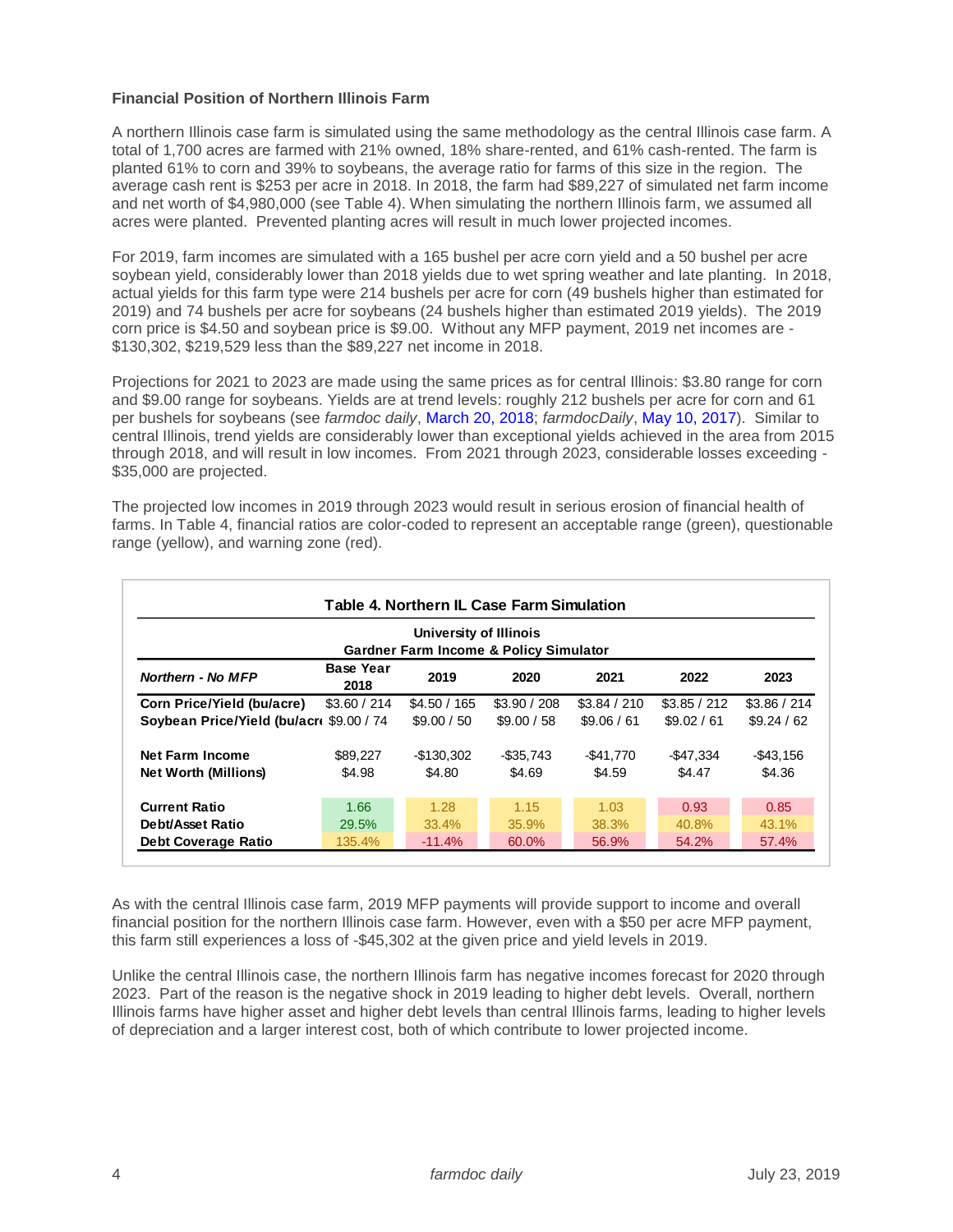# **2018 2019 2020 2021 2022 2023** No MFP \$89,227 -\$130,302 -\$35,743 -\$41,770 -\$47,334 -\$43,156 \$25/Acre MFP \$89,227 -\$87,802 -\$33,193 -\$38,955 -\$44,342 -\$39,978 \$50/Acre MFP \$89,227 -\$45,302 -\$30,643 -\$36,139 -\$41,351 -\$36,799 **Table 5. Market Faciliation Program Payment Impact on Northern IL Case Farm Income**

### **Summary**

Similar to 2018, MFP payments will be a significant component of incomes in 2019. Without MFP payments, incomes would be extremely low and result in degradation of a farm's financial positon that will have lingering impacts into future years. Because of lower yields, northern Illinois farms will have worse financial outcomes than central Illinois farms.

Incomes in 2019 will vary from the above values. Higher incomes could result if:

- 1. MFP payments are higher than projected in this article,
- 2. Yields are higher than projected in this article,
- 3. Prices are higher than in this article,

Lower yields occur but there is a positive price response to those low yields. The fourth scenario may have the best chance of increasing incomes. In this scenario, yields are worse than projected and market participants begin to recognize those low yields are occurring, resulting in a price response. Lower yields will not reduce income because most farmers have purchased crop insurance, and lower yields will trigger crop insurance payments. Higher prices will increase those payments because most farmers have purchased Revenue Protection (RP) which has a guarantee increase provision. Higher prices will increase RP payments given the same yield shortfall.

Although the level of income in 2019 influences the financial position in future years, no additional variables are changed through the reminder of the projection period. Therefore, the relative changes in financial position from the 2019 year-end starting point are consistent in all three MFP payment scenarios. If prices stay at levels in the simulation and trend yields from 2020-2023, the financial position and net worth weakens throughout the projection period from the 2019 year-end starting point.

Looking past 2019, the financial simulation results indicate picture of caution for future years. These financial results likely will continue as long as corn prices in future years are below \$4 per bushel and soybean prices are near or below \$9.00 per bushel. Although current prices, particularly corn prices, are supported on expectations for prevent plant acres and low yields for 2019, trade uncertainty and a return to normal production after 2019 will likely curb prices in future years. But as is usual in agriculture, much can change.

#### **References**

Irwin, S., T. Hubbs and D. Good. "What's Driving the Non-Linear Trend in U.S. Average Soybean [Yields?.](https://farmdocdaily.illinois.edu/2017/05/whats-driving-the-non-linear-trend-us-soybean.html)" *farmdoc daily* (7):86, Department of Agricultural and Consumer Economics, University of Illinois at Urbana-Champaign, May 10, 2017.

Schnitkey, G. ["Exceptional Corn and Soybean Yields in 2017.](https://farmdocdaily.illinois.edu/2018/03/exceptional-corn-and-soybean-yields-in-2017.html)" *farmdoc daily* (8):49, Department of Agricultural and Consumer Economics, University of Illinois at Urbana-Champaign, March 20, 2018.

Swanson, K., G. Schnitkey, J. Coppess and N. Paulson. ["Introducing the Gardner Farm Income and](https://farmdocdaily.illinois.edu/2018/03/introduce-gardner-farm-income-policy-simulator.html)  [Policy Simulator.](https://farmdocdaily.illinois.edu/2018/03/introduce-gardner-farm-income-policy-simulator.html)" *farmdoc daily* (8):39, Department of Agricultural and Consumer Economics, University of Illinois at Urbana-Champaign, March 6, 2018.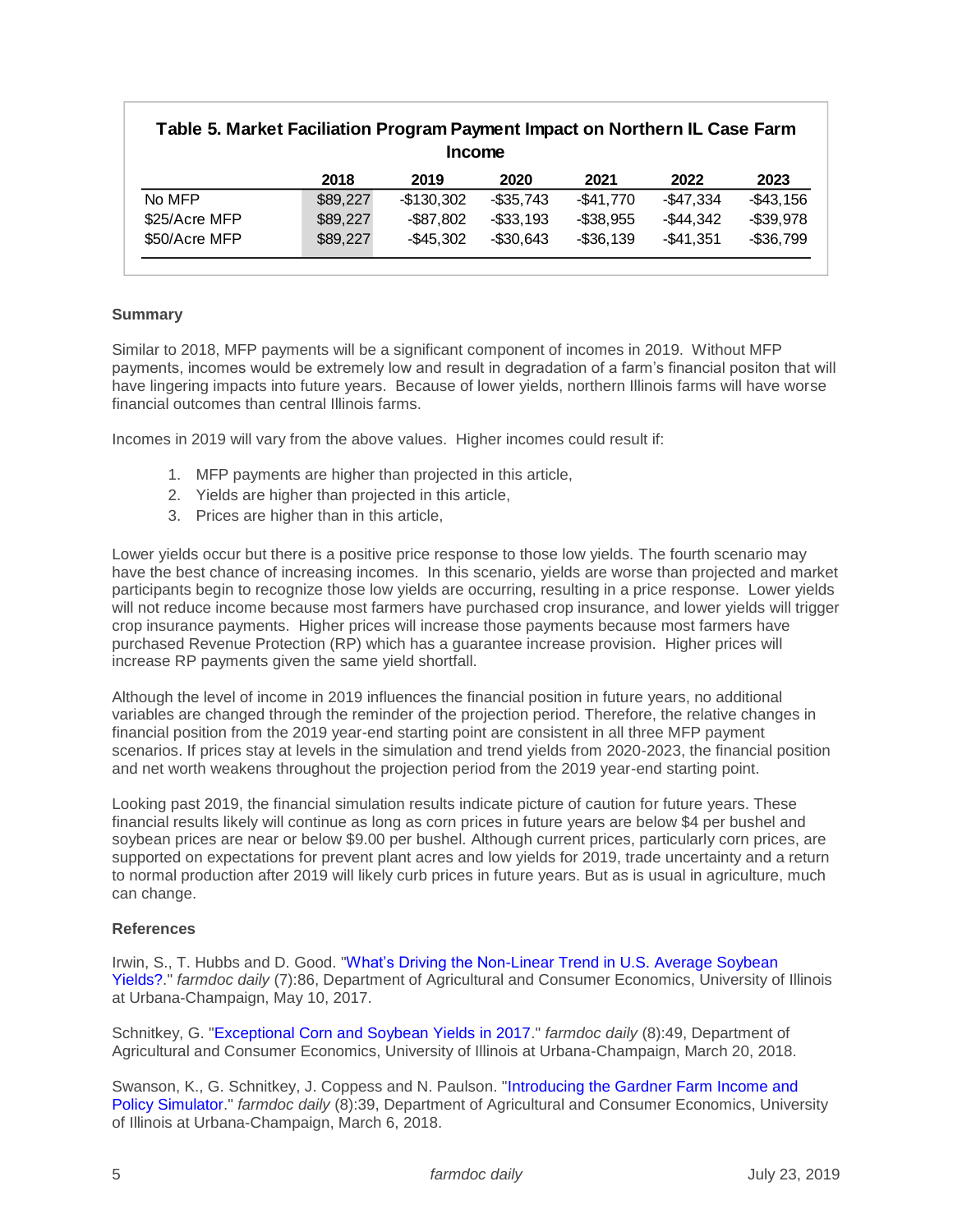| <b>University of Illinois</b><br><b>Gardner Farm Income &amp; Policy Simulator</b><br><b>Base Year</b><br>2019<br>2020<br>Central High - No MFP<br>2021<br>2022<br>2018<br>Corn Price/Yield (bu/acre)<br>\$4.50 / 185<br>\$3.90 / 211<br>\$3.85 / 213<br>\$3.86 / 215<br>\$3.60 / 237<br>Soybean Price/Yield (bu/acre)<br>\$9.00 / 55<br>\$9.00 / 63<br>\$9.11 / 64<br>\$9.07 / 64<br>\$8.90 / 74<br><b>Net Farm Income</b><br>\$5,831<br>\$2.404<br>\$175,508<br>$-$17,868$<br>\$13,072<br>\$3.71<br><b>Net Worth (Millions)</b><br>\$3.86<br>\$3.85<br>\$3.78<br>\$3.64<br><b>Current Ratio</b><br>1.61<br>1.55<br>1.41<br>1.28<br>1.17<br><b>Debt/Asset Ratio</b><br>26.5%<br>27.6%<br>30.1%<br>32.4%<br>34.7%<br>84.2%<br>76.9%<br><b>Debt Coverage Ratio</b><br>202.6%<br>59.1%<br>73.5%<br><b>Base Year</b><br>Central High - \$25/Acre MFP<br>2019<br>2020<br>2021<br>2022<br>2018<br>Corn Price/Yield (bu/acre)<br>\$3.60 / 237<br>\$4.50 / 185<br>\$3.90 / 211<br>\$3.85 / 213<br>\$3.86 / 215<br>Soybean Price/Yield (bu/acre)<br>\$8.90 / 74<br>\$9.00 / 55<br>\$9.00 / 63<br>\$9.11 / 64<br>\$9.07 / 64<br><b>Net Farm Income</b><br>\$175,508<br>\$24,632<br>\$15,622<br>\$8,605<br>\$5,307<br>\$3.76<br><b>Net Worth (Millions)</b><br>\$3.86<br>\$3.89<br>\$3.82<br>\$3.69<br><b>Current Ratio</b><br>1.68<br>1.51<br>1.24<br>1.61<br>1.37<br>26.6%<br><b>Debt/Asset Ratio</b><br>26.5%<br>29.1%<br>31.4%<br>33.6%<br>86.2%<br>78.8%<br><b>Debt Coverage Ratio</b><br>202.6%<br>111.8%<br>75.4%<br><b>Base Year</b><br>Central High - \$50/Acre MFP<br>2019<br>2020<br>2021<br>2022<br>2018<br>Corn Price/Yield (bu/acre)<br>\$4.50 / 185<br>\$3.90 / 211<br>\$3.85 / 213<br>\$3.86 / 215<br>\$3.60 / 237<br>Soybean Price/Yield (bu/acre)<br>\$8.90 / 74<br>\$9.00 / 63<br>\$9.11 / 64<br>\$9.07 / 64<br>\$9.00 / 55<br><b>Net Farm Income</b><br>\$8,169<br>\$175,508<br>\$67,132<br>\$17,335<br>\$11,340 | Table 1. Central High IL Case Farm With Three Levels of Market Facilitation Program Payment |  |  |  |  |  |                             |  |  |
|----------------------------------------------------------------------------------------------------------------------------------------------------------------------------------------------------------------------------------------------------------------------------------------------------------------------------------------------------------------------------------------------------------------------------------------------------------------------------------------------------------------------------------------------------------------------------------------------------------------------------------------------------------------------------------------------------------------------------------------------------------------------------------------------------------------------------------------------------------------------------------------------------------------------------------------------------------------------------------------------------------------------------------------------------------------------------------------------------------------------------------------------------------------------------------------------------------------------------------------------------------------------------------------------------------------------------------------------------------------------------------------------------------------------------------------------------------------------------------------------------------------------------------------------------------------------------------------------------------------------------------------------------------------------------------------------------------------------------------------------------------------------------------------------------------------------------------------------------------------------------------------------------------------------------|---------------------------------------------------------------------------------------------|--|--|--|--|--|-----------------------------|--|--|
|                                                                                                                                                                                                                                                                                                                                                                                                                                                                                                                                                                                                                                                                                                                                                                                                                                                                                                                                                                                                                                                                                                                                                                                                                                                                                                                                                                                                                                                                                                                                                                                                                                                                                                                                                                                                                                                                                                                            |                                                                                             |  |  |  |  |  |                             |  |  |
|                                                                                                                                                                                                                                                                                                                                                                                                                                                                                                                                                                                                                                                                                                                                                                                                                                                                                                                                                                                                                                                                                                                                                                                                                                                                                                                                                                                                                                                                                                                                                                                                                                                                                                                                                                                                                                                                                                                            |                                                                                             |  |  |  |  |  | 2023                        |  |  |
|                                                                                                                                                                                                                                                                                                                                                                                                                                                                                                                                                                                                                                                                                                                                                                                                                                                                                                                                                                                                                                                                                                                                                                                                                                                                                                                                                                                                                                                                                                                                                                                                                                                                                                                                                                                                                                                                                                                            |                                                                                             |  |  |  |  |  | \$3.87 / 217<br>\$9.29 / 65 |  |  |
|                                                                                                                                                                                                                                                                                                                                                                                                                                                                                                                                                                                                                                                                                                                                                                                                                                                                                                                                                                                                                                                                                                                                                                                                                                                                                                                                                                                                                                                                                                                                                                                                                                                                                                                                                                                                                                                                                                                            |                                                                                             |  |  |  |  |  | \$10,313<br>\$3.57          |  |  |
|                                                                                                                                                                                                                                                                                                                                                                                                                                                                                                                                                                                                                                                                                                                                                                                                                                                                                                                                                                                                                                                                                                                                                                                                                                                                                                                                                                                                                                                                                                                                                                                                                                                                                                                                                                                                                                                                                                                            |                                                                                             |  |  |  |  |  | 1.07<br>36.9%<br>77.5%      |  |  |
|                                                                                                                                                                                                                                                                                                                                                                                                                                                                                                                                                                                                                                                                                                                                                                                                                                                                                                                                                                                                                                                                                                                                                                                                                                                                                                                                                                                                                                                                                                                                                                                                                                                                                                                                                                                                                                                                                                                            |                                                                                             |  |  |  |  |  |                             |  |  |
|                                                                                                                                                                                                                                                                                                                                                                                                                                                                                                                                                                                                                                                                                                                                                                                                                                                                                                                                                                                                                                                                                                                                                                                                                                                                                                                                                                                                                                                                                                                                                                                                                                                                                                                                                                                                                                                                                                                            |                                                                                             |  |  |  |  |  | 2023                        |  |  |
|                                                                                                                                                                                                                                                                                                                                                                                                                                                                                                                                                                                                                                                                                                                                                                                                                                                                                                                                                                                                                                                                                                                                                                                                                                                                                                                                                                                                                                                                                                                                                                                                                                                                                                                                                                                                                                                                                                                            |                                                                                             |  |  |  |  |  | \$3.87 / 217<br>\$9.29 / 65 |  |  |
|                                                                                                                                                                                                                                                                                                                                                                                                                                                                                                                                                                                                                                                                                                                                                                                                                                                                                                                                                                                                                                                                                                                                                                                                                                                                                                                                                                                                                                                                                                                                                                                                                                                                                                                                                                                                                                                                                                                            |                                                                                             |  |  |  |  |  | \$13,352<br>\$3.62          |  |  |
|                                                                                                                                                                                                                                                                                                                                                                                                                                                                                                                                                                                                                                                                                                                                                                                                                                                                                                                                                                                                                                                                                                                                                                                                                                                                                                                                                                                                                                                                                                                                                                                                                                                                                                                                                                                                                                                                                                                            |                                                                                             |  |  |  |  |  | 1.14<br>35.7%<br>79.3%      |  |  |
|                                                                                                                                                                                                                                                                                                                                                                                                                                                                                                                                                                                                                                                                                                                                                                                                                                                                                                                                                                                                                                                                                                                                                                                                                                                                                                                                                                                                                                                                                                                                                                                                                                                                                                                                                                                                                                                                                                                            |                                                                                             |  |  |  |  |  |                             |  |  |
|                                                                                                                                                                                                                                                                                                                                                                                                                                                                                                                                                                                                                                                                                                                                                                                                                                                                                                                                                                                                                                                                                                                                                                                                                                                                                                                                                                                                                                                                                                                                                                                                                                                                                                                                                                                                                                                                                                                            |                                                                                             |  |  |  |  |  | 2023                        |  |  |
|                                                                                                                                                                                                                                                                                                                                                                                                                                                                                                                                                                                                                                                                                                                                                                                                                                                                                                                                                                                                                                                                                                                                                                                                                                                                                                                                                                                                                                                                                                                                                                                                                                                                                                                                                                                                                                                                                                                            |                                                                                             |  |  |  |  |  | \$3.87 / 217<br>\$9.29 / 65 |  |  |
| \$3.93<br>\$3.86<br>\$3.80<br>\$3.74<br><b>Net Worth (Millions)</b><br>\$3.86                                                                                                                                                                                                                                                                                                                                                                                                                                                                                                                                                                                                                                                                                                                                                                                                                                                                                                                                                                                                                                                                                                                                                                                                                                                                                                                                                                                                                                                                                                                                                                                                                                                                                                                                                                                                                                              |                                                                                             |  |  |  |  |  | \$16,346<br>\$3.67          |  |  |
| <b>Current Ratio</b><br>1.61<br>1.80<br>1.63<br>1.48<br>1.33<br><b>Debt/Asset Ratio</b><br>26.5%<br>25.8%<br>28.1%<br>30.3%<br>32.5%<br>80.7%<br>77.2%<br><b>Debt Coverage Ratio</b><br>202.6%<br>164.4%<br>87.6%                                                                                                                                                                                                                                                                                                                                                                                                                                                                                                                                                                                                                                                                                                                                                                                                                                                                                                                                                                                                                                                                                                                                                                                                                                                                                                                                                                                                                                                                                                                                                                                                                                                                                                          |                                                                                             |  |  |  |  |  | 1.21<br>34.6%<br>81.1%      |  |  |